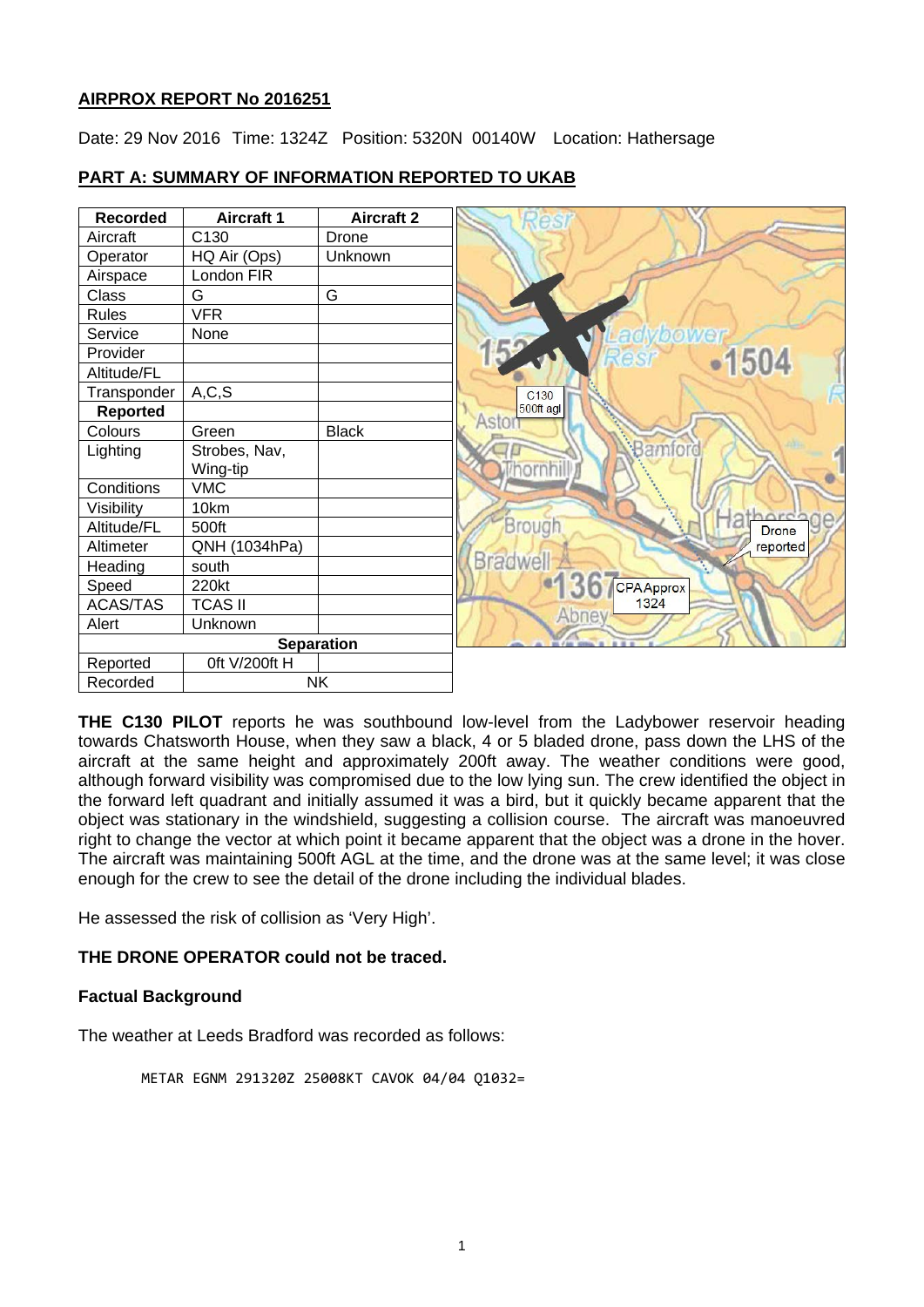## **Analysis and Investigation**

### **UKAB Secretariat**

There are no specific ANO regulations limiting the maximum height for the operation of drones that weigh 7kg or less other than if flown using FPV (with a maximum weight of 3.5kg) when 1000ft is the maximum height. Drones weighing between 7kg and 20kg are limited to 400ft unless in accordance with airspace requirements. Notwithstanding, there remains a requirement to maintain direct, unaided visual contact with the aircraft sufficient to monitor its flight path in relation to other aircraft, persons, vehicles, vessels and structures for the purpose of avoiding collisions. CAP 722 gives guidance that, within the UK, visual line of sight (VLOS) operations are normally accepted to mean a maximum distance of 500m [1640ft] horizontally and 400ft [122m] vertically from the Remote Pilot.

Additionally, all drone operators are also required to observe ANO 2016 Article 94(2) which requires that the person in charge of a small unmanned aircraft may only fly the aircraft if reasonably satisfied that the flight can safely be made, and the ANO 2016 Article 241 requirement not to recklessly or negligently cause or permit an aircraft to endanger any person or property. Allowing that the term 'endanger' might be open to interpretation, drones of any size that are operated in close proximity to airfield approach, pattern of traffic or departure lanes, or above 1000ft agl (i.e. beyond VLOS (visual line of sight) and FPV (first-person-view) heights), can be considered to have endangered any aircraft that come into proximity. In such circumstances, or if other specific regulations have not been complied with as appropriate above, the drone operator will be judged to have caused the Airprox by having flown their drone into conflict with the aircraft.

A CAA web site<sup>[1](#page-1-0)</sup> provides information and quidance associated with the operation of Unmanned Aircraft Systems (UASs) and Unmanned Aerial Vehicles (UAVs).

Additionally, the CAA has published a UAV Safety Notice<sup>[2](#page-1-1)</sup> which states the responsibilities for flying unmanned aircraft. This includes:

'You are responsible for avoiding collisions with other people or objects - including aircraft. Do not fly your unmanned aircraft in any way that could endanger people or property.'

#### **Comments**

#### **HQ Air Command**

The only realistic mitigation against a mid-air collision with a small drone in Class G Airspace at low level is see and avoid. The crew were fortunate in this instance to be able to see the drone and take appropriate action. It is possible for a drone operator (or indeed any operator) to contact the Low Flying Ops Cell 0800 515 544 on the day to find out whether there are any planned military low level flights in their intended area of operations.

#### **Summary**

An Airprox was reported when a C130 and a drone flew into proximity at approximately 1324 on Tuesday 29<sup>th</sup> November 2016. The C130 pilot was operating under VFR in VMC, without an ATS. The drone operator could not be traced.

<span id="page-1-0"></span><sup>1</sup> www.caa.co.uk/uas

 $\overline{a}$ 

<span id="page-1-1"></span><sup>2</sup> CAP 1202